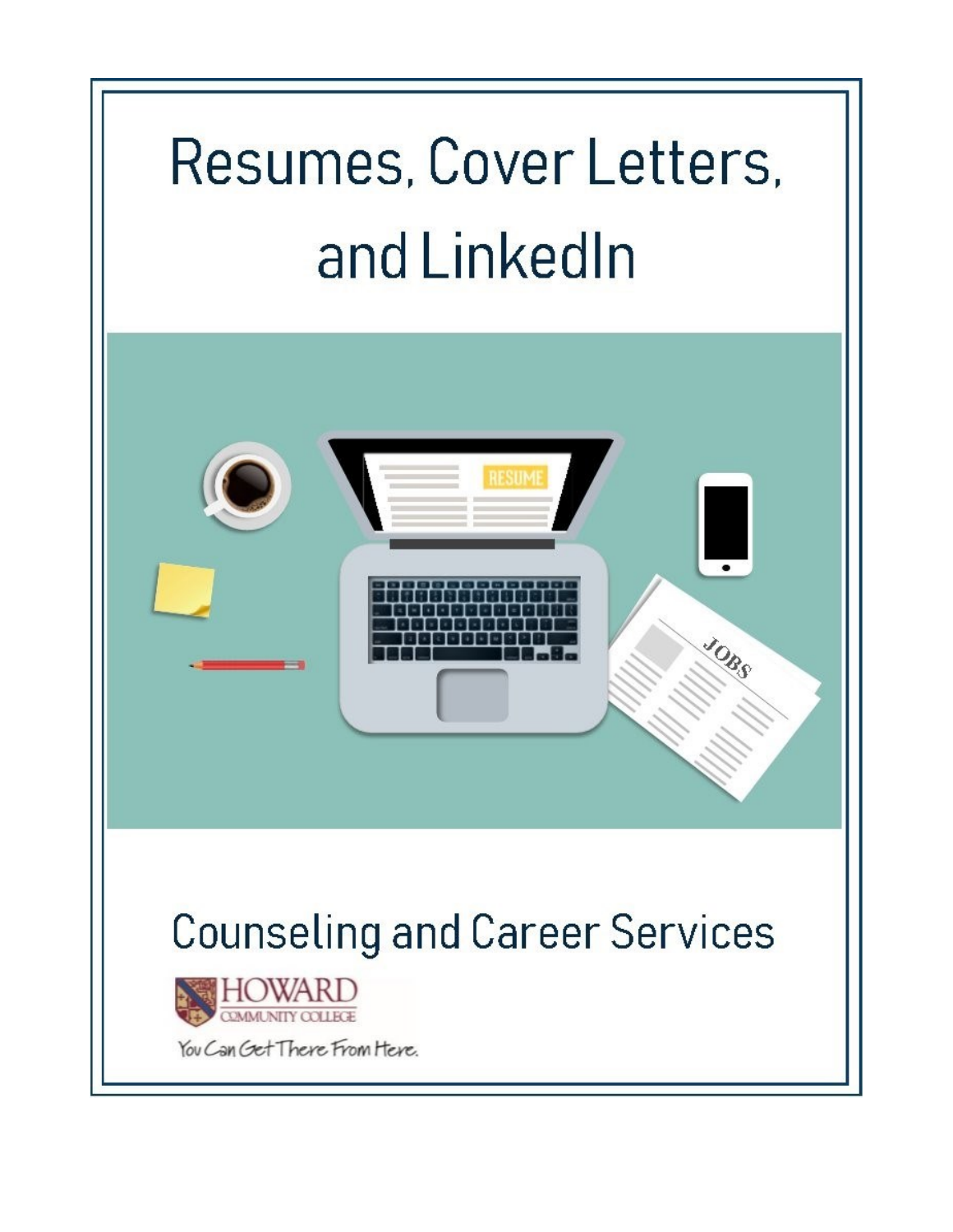### **Table of Contents**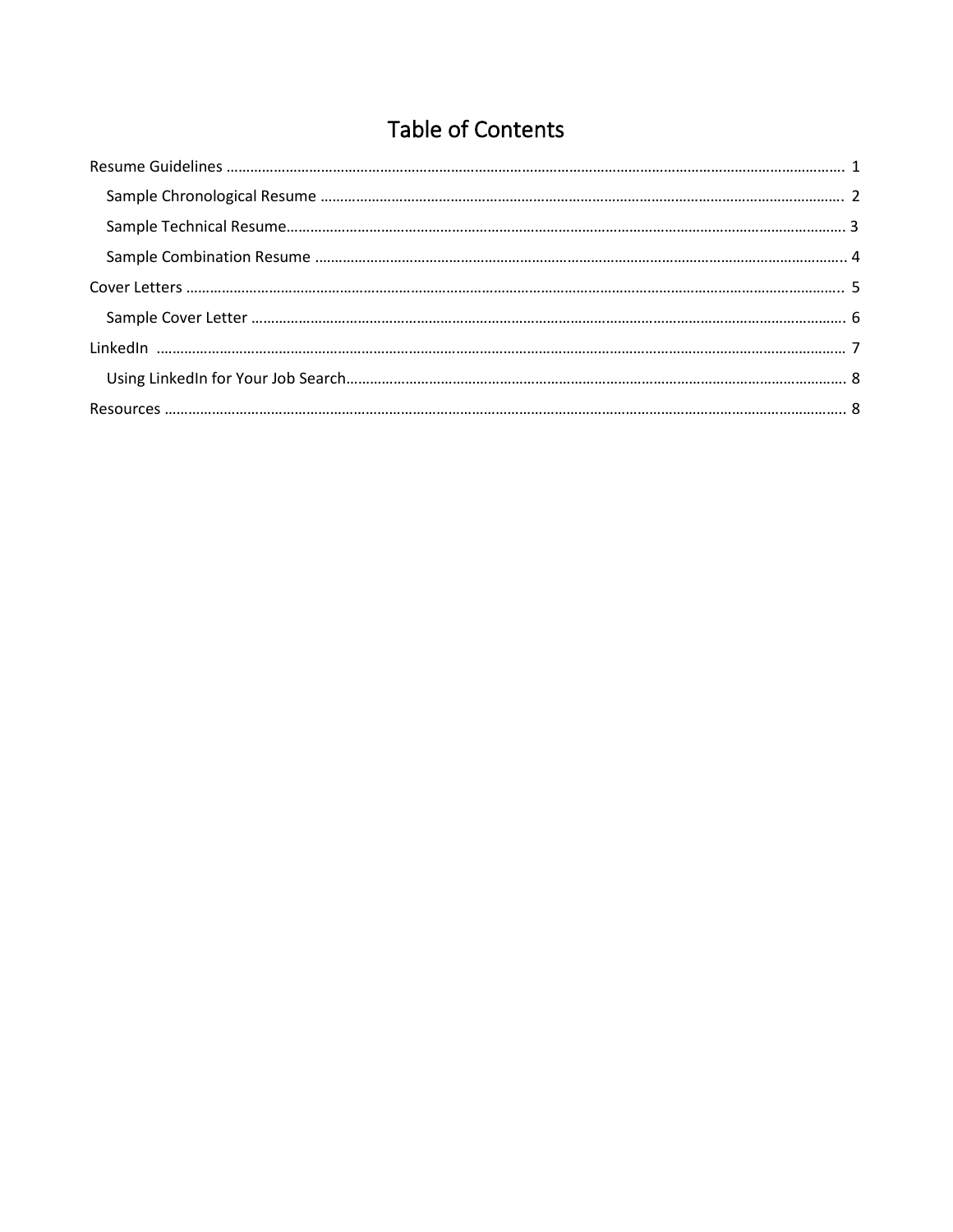- *Options for address*
	- *Full address*
	- *City and state*
	- *Omit address altogether*

**NAME** (bolded, all caps) Address (optional) Phone Number(s) Email Address LinkedIn Address

**OBJECTIVE:** Specific type of job you are seeking (optional)

#### **SUMMARY**

- Summary of your education and experience.
- General transferrable skills or traits (e.g., organizational skills; reliability).
- What do you want to convey to employer as the essence of what you have to offer?
- Can be bulleted statements or a short paragraph.

#### **SKILLS**

- Key words or technical skills needed in the job and industry see [http://bit.ly/skillslistedbyjob.](http://bit.ly/skillslistedbyjob)
- Format as a bulleted list and put in columns if even number of 4 or more.

#### **EDUCATION**

- Title of degree bolded (ex: **Bachelor of Arts, History**).
- Name and city/state of college/university.
- Month and year of completion or expected completion.
- Courses completed if they are specific to your goal.
- High school diploma is optional, but can be helpful if you have high school activities to highlight.

#### **EXPERIENCE**

OR

#### **CHRONOLOGICAL FORMAT**

- Experience in reverse chronological order.
- **Titles** in bold.
- Employer name and city/state location.
- Dates of employment month and year or season (e.g., Summer 2018).
- Action verbs present tense for current jobs; past tense for former jobs.
- See example on page 2.

## **COMBINATION FORMAT**

#### chronological titles. • Separate employment history section with

• Experience grouped by skill categories, not

- titles, employers, and months and years of employment.
- Past tense action verbs to describe experience within each category.
- See example on page 3.

#### **AFFILIATIONS, PROFESSIONAL LICENSES OR VOLUNTEER SERVICE** (optional)

#### *Sectional headings centered in all caps and in bold*

*Click [here](#page-8-0) for information on* 

*LinkedIn*

### *3 for formatting options*

# *See samples on pages 2 &*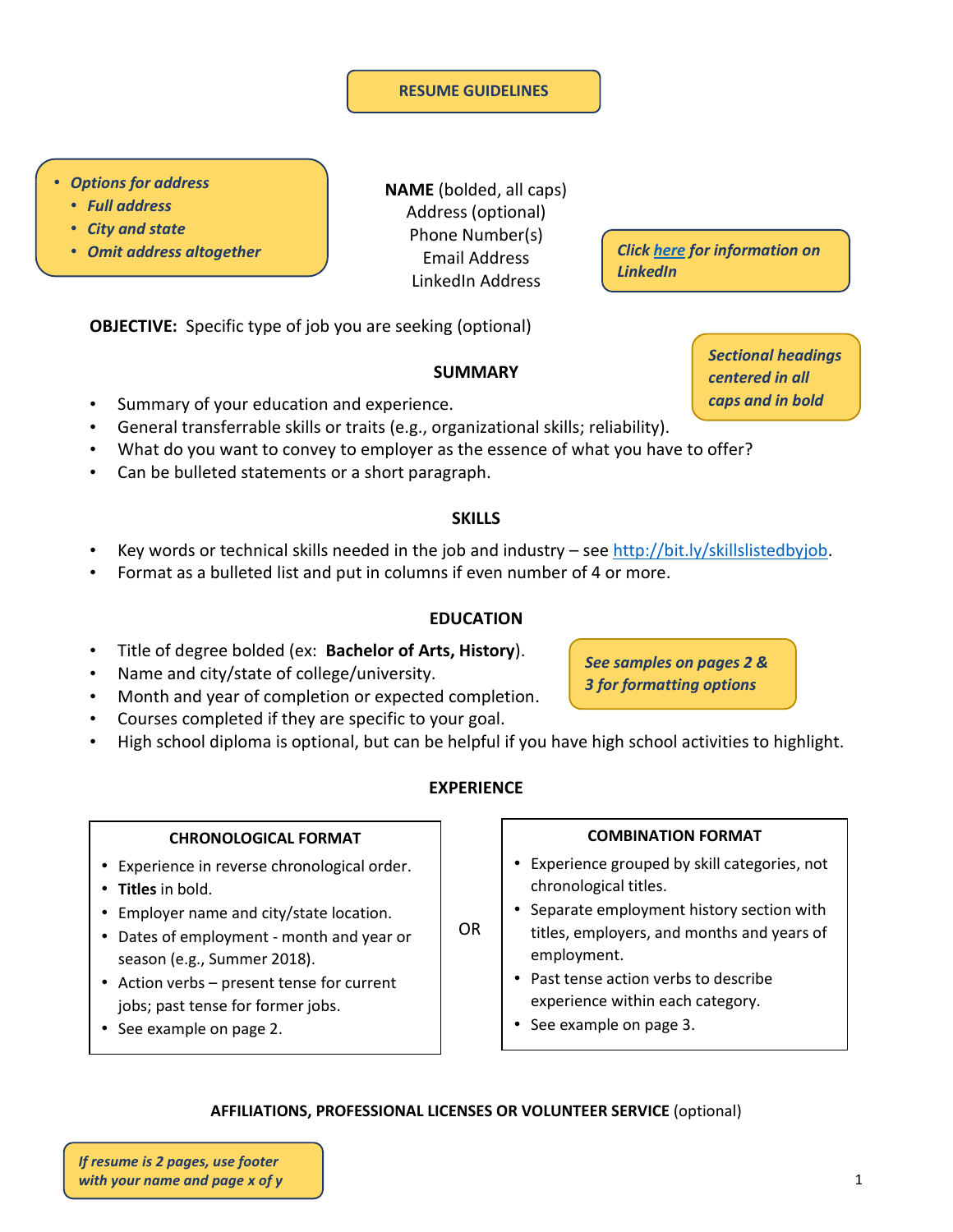**CHRONLOGICAL RESUME EXAMPLE**

#### **JOHN DOE**

Columbia, Maryland (443) 555-1234 [johndoe@yahoo.com](mailto:johndoe@yahoo.com) linkedin.com/in/john-doe00000

**OBJECTIVE:** Financial Planning Internship

#### **SUMMARY**

College student majoring in Business Administration with interests in financial investments and money management. Friendly and approachable with enthusiasm for creating welcoming first impressions on customers in retail settings.

#### **SKILLS**

- Numerical aptitude
- Cash handling
- Conversational Spanish
- MS Word and Excel

#### **EDUCATION**

Currently pursuing **Associate of Arts degree in Business Administration,** Howard Community College, Columbia, MD. Expected graduation May 2020 with plans to earn Bachelor's degree in Economics.

#### **EXPERIENCE**

**Cashier**, Target, Columbia, Maryland, June 2016 - Present

- Provide professional and friendly customer service to all patrons entering the store.
- Process customers' purchases via cash, checks and credit/debit cards.
- Engage in suggestive selling of Target credit cards.
- Achieved cash award for the highest number of new credit cards opened.

**Greeter**, Walmart, Catonsville, Maryland, March 2014 - June 2016

- Greeted customers entering the store.
- Directed customers to location of store merchandise.
- Consistently received ratings of 5 out of 5 on surveys for providing exceptional customer service.

#### **HONORS/AFFILIATIONS**

- Member, Rouse Honors Scholars Program, Howard Community College, 2018-Present.
- Treasurer, Business Club, Howard Community College, Fall 2018 semester.
- Inductee, National Honor Society, Centennial High School, Junior & Senior years, 2016-2018.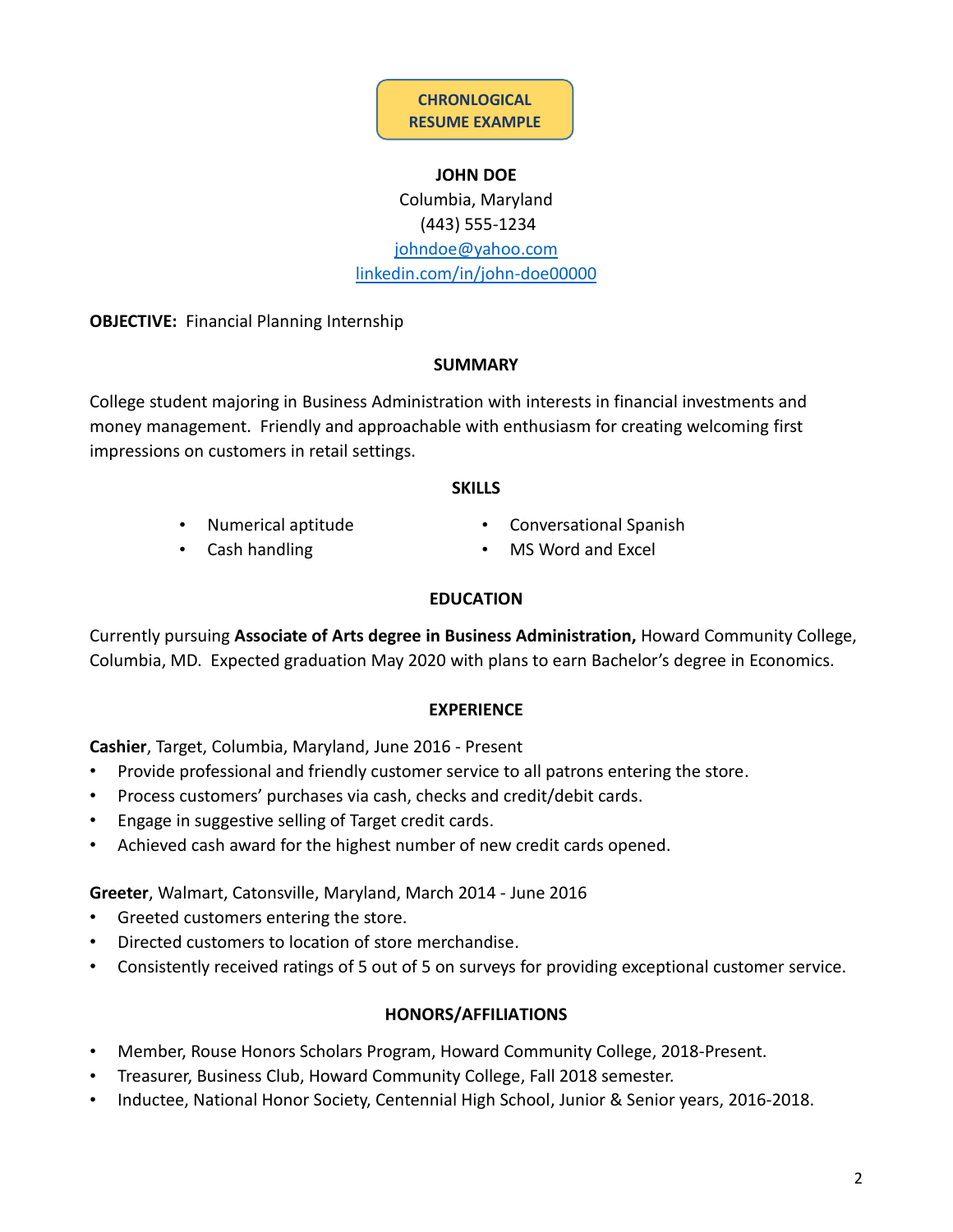#### **JORDAN JOBSEEKER**

Columbia, MD 21042 │443-555-1212 │jordanjobseeker@gmail.com │www.linkedin.com/jordanjobseeker

#### **SUMMARY\_\_\_\_\_\_\_\_\_\_\_\_\_\_\_\_\_\_\_\_\_\_\_\_\_\_\_\_\_\_\_\_\_\_\_\_\_\_\_\_\_\_\_\_\_\_\_\_\_\_\_\_\_\_\_\_\_\_\_\_\_\_\_\_\_\_\_\_\_\_\_\_\_\_\_\_\_\_**

Current Cybersecurity student with work experience in IT and customer service. Excellent communication and interpersonal skills with demonstrated ability to work as part of a team and independently. Proven technical skills in Cybersecurity, Ethical Hacking, Digital Forensics, Network Security, and Quality Assurance.

#### **TECHNICAL SKILLS AND ABILITIES\_\_\_\_\_\_\_\_\_\_\_\_\_\_\_\_\_\_\_\_\_\_\_\_\_\_\_\_\_\_\_\_\_\_\_\_\_\_\_\_\_\_\_\_\_\_\_\_\_\_\_\_\_\_\_\_\_\_\_\_**

- **Programming/ Languages**: Java, C, C++, Visual Basic, HTML
- **Databases:** Oracle 8, SQL, MS Access
- **Operating systems**: Windows XP/ 2000
- **Software**: Microsoft Office (MS Word, PowerPoint, Excel, Access)

#### **EDUCATION\_\_\_\_\_\_\_\_\_\_\_\_\_\_\_\_\_\_\_\_\_\_\_\_\_\_\_\_\_\_\_\_\_\_\_\_\_\_\_\_\_\_\_\_\_\_\_\_\_\_\_\_\_\_\_\_\_\_\_\_\_\_\_\_\_\_\_\_\_\_\_\_\_\_\_\_\_\_**

#### **Associate of Arts in Cybersecurity, May 2020 GPA: 3.6**

Howard Community College, Columbia, MD

• Plan to transfer to University of Maryland for Bachelor of Science in Cybersecurity

#### **Relevant Courses:**

- Intro to Network Security Systems
- Intro to Firewalls and Internet Security
- Intro to Intrusion Detection & Prevention
- Intro to Programming with JavaScript
- Intro to Unix and Linux
- Encryption and Secure Communications

#### **Class Projects:**

- Developed a payroll software program in C++ and Visual Basic that accurately gathers and calculates hours, rate, and overtime and produces gross pay.
- Used C++ to convert Fahrenheit into Celsius and Celsius into Fahrenheit.
- Designed software that allows a teacher to store student grades in an array and displays the max grade along with the average of the grades.
- Built a relational database in SQL that created tables that allows school administrators to procure student personal information, course schedules, aptitude test scores and teacher table.
- Conducted threat, vulnerability and risk assessments in Physical and Personnel Security course
- Created and planned a system that allows a company to detect, delay and respond to threats.

#### **EXPERIENCE**

| IT Intern, Village Park Apartments, Columbia, MD<br>Troubleshoot, solve and repair tenants' connectivity issues.<br>Rewire, assemble and test circuit boards and their components.<br>Ensure circuit boards meet state and federal guidelines. | 09/2019 - Present   |
|------------------------------------------------------------------------------------------------------------------------------------------------------------------------------------------------------------------------------------------------|---------------------|
| Team Member, Target, Columbia, MD<br>Provided efficient and excellent customer service.<br>Accurately handled cash and credit card transactions.<br>Cross-sold Target credit cards.<br>$\bullet$                                               | $06/2017 - 08/2019$ |
| <b>HONORS AND ACTIVITIES</b>                                                                                                                                                                                                                   |                     |
| <b>Howard Community College:</b>                                                                                                                                                                                                               |                     |
| Member, Phi Theta Kappa, Alpha Alpha Sigma Chapter                                                                                                                                                                                             | 09/2018 - Present   |

• Vice-President, Student Government Association 02/2018 - Present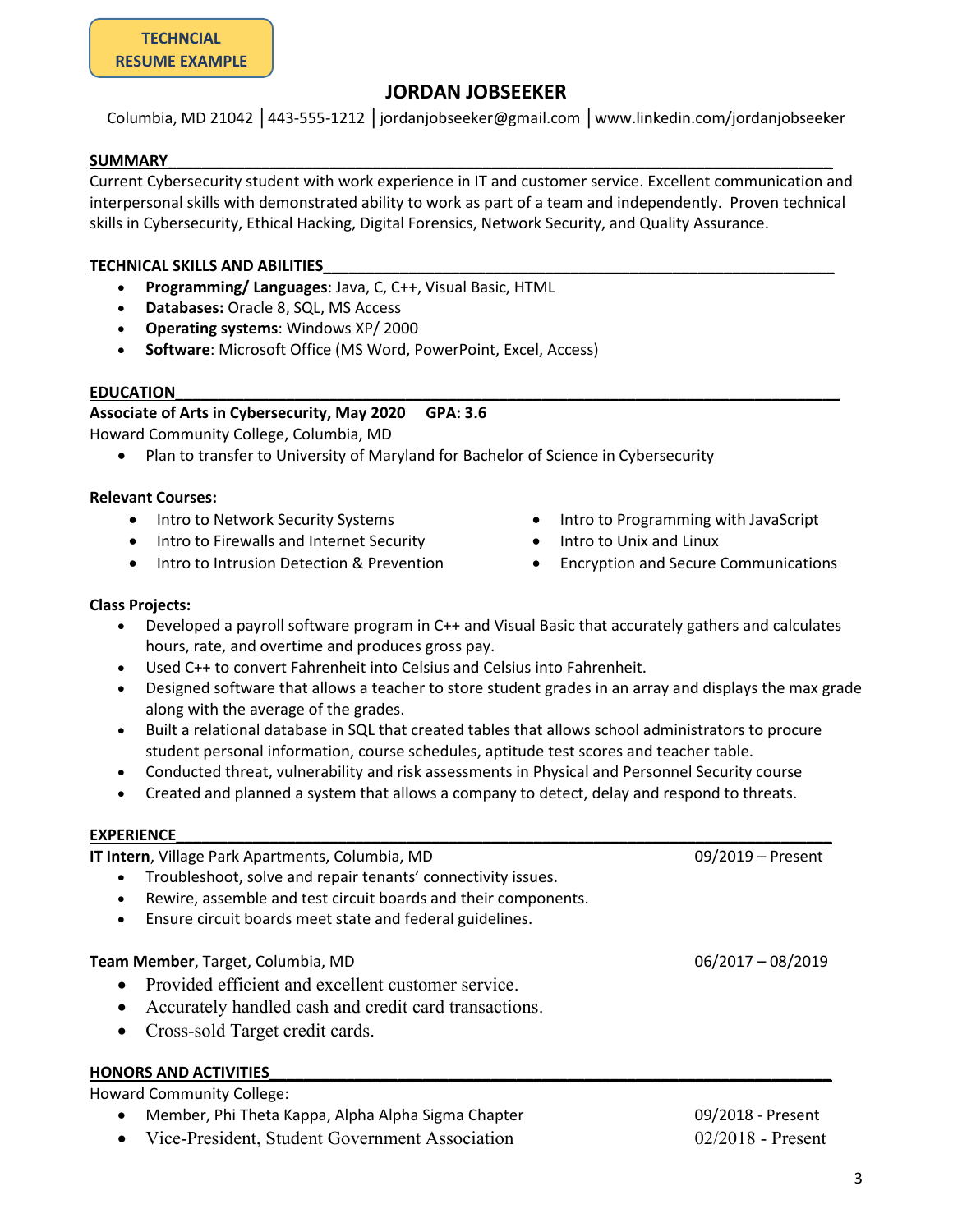#### **COMBINATION RESUME EXAMPLE**

#### **ROBIN BYRD**

#### (777) 888-9999 [robinbyrd@hotmail.com](mailto:robinbyrd@hotmail.com) linkedin.com/in/robin-bird0000

#### **SUMMARY**

Human Resources professional with background in business management within varied industries. Recognized for implementing HR policies and benefits that improved organizational outcomes and employee satisfaction.

#### **AREAS OF EXPERTISE**

- Online Recruiting
- Benefits Administration
- Compensation
- Staff Development/Training
- HR Policy Development
- Employee Relations

#### **EDUCATION**

**Bachelor of Arts degree in Business with a concentration in Human Resources** May 2000 University of Maryland, College Park, MD

**EXPERIENCE**

#### **Human Resources**

*Managed Human Resources for a privately-owned business that grew from 50 to 100 employees in five years.* 

- Developed polices that streamlined the process for getting job vacancies approved for posting, resulting in a reduction in unfilled positions by an average of 25%.
- Negotiated with IT staff to increase visibility of opening on the company's web page and implemented incentive employee referral program. Cut costs for advertising in outside media by 50% in one year.
- Gained approval from senior management for using savings in recruiting costs to increase the benefits budget, thereby improving benefit offerings and increasing staff morale and satisfaction.
- Developed and delivered in-house training and orientation sessions and hired contract trainers.
- Gained reputation for excellence and promoted to HR manager position within 3 years of hire.

#### **Office Administration**

*Provided sole administrative and clerical assistance to a Human Resources office of a Fortune 500 company.*

- Assisted the HR Director with maintaining records of employee relations concerns.
- Revised and improved filing system for confidential personnel files.
- Produced documents on MS Word, developed budget spreadsheets on Excel and designed presentations for executives on PowerPoint.
- Assisted the employment, benefits and compensation managers with daily paperwork and record keeping.

#### **EMPLOYMENT HISTORY**

**Human Resources Manager,** Association of Bank Executives, Anytown, MD, 2008-Present. **Human Resources Representative,** Association of Bank Executives, Anytown, MD, 2005 to 2008. **Office Assistant**, Commercial Creditors, Inc., Anytown, Maryland, 2000-2005.

#### **ACTIVITIES**

**Member**, Society of Human Resource Management (SHRM).

**Volunteer**, Habitat for Humanity, Summers 2005-Present. Assist with building houses throughout the U.S.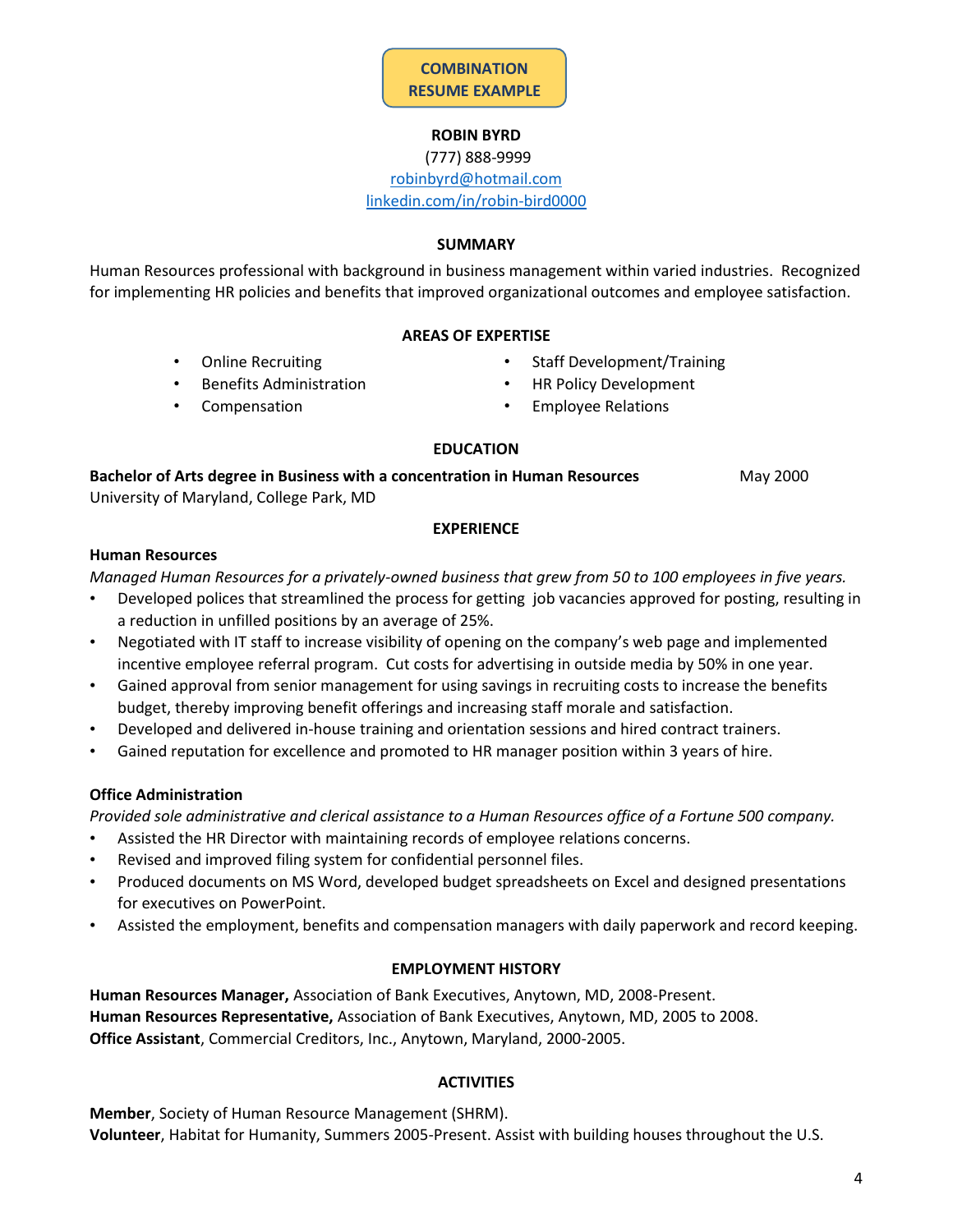#### **COVER LETTERS**

#### **See example next page**

**Center letter vertically on the page**

Your Name Street Address City, State, Zip Code Date

Name of person receiving letter Title Name of organization Street address, Suite # City, State, Zip Code

**If recipient's name cannot be found, address letter to Hiring Manager**

Dear Mr. /Ms. (last name):

OPENING PARAGRAPH: State the title of the opening and the source where it was listed. If someone referred you, mention his/her name.

MIDDLE PARAGRAPH(S): Briefly describe how your background is suited to the job requirements and/or the company's needs. Summarize but don't repeat your resume. In this paragraph or a 3<sup>rd</sup> paragraph indicate why you are interested in the position (e.g., how the position and/or company's product/mission is in line with your career goals). Address any additional issues that were requested in the ad (e.g., salary requirements, availability date). If salary requirement was requested, indicate that it is negotiable and/or that you would be happy to discuss salary after you have had the opportunity to learn more about the position Otherwise, you can omit any reference to salary.

CLOSING PARAGRAPH: Thank the reader for his/her consideration and give them instructions on how the recipient can contact you.

Sincerely, *Your name*

Enclosure(s): if requested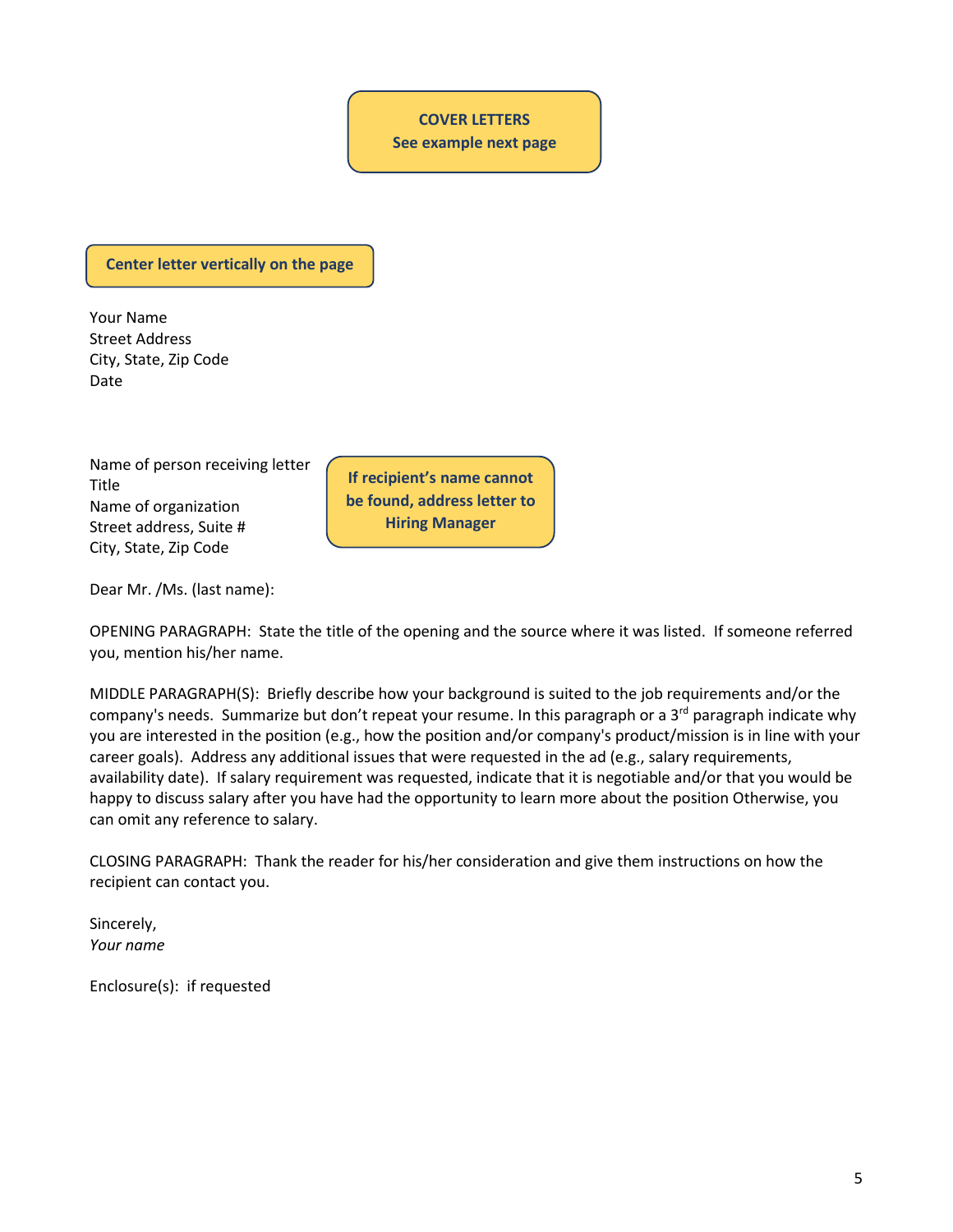**SAMPLE COVER LETTER**

Jane Doe 1111 Main Street Washington, DC 00000 February 1, 2019

Mr. John Jones Association of Widget Manufacturers (AWM) 1000 Industry Lane Washington, DC 00000

Dear Mr. Jones:

This letter is in reference to the position of Director of Meetings as advertised on AWM's web page. My background includes a combination of training and experience that is uniquely suited to the position's requirements.

For the past five years I have worked as Associate Director of Meetings for a national trade association. In that capacity, I developed expertise in vendor negotiation and contracting, excellent supervisory skills, and the ability to handle both the day-to-day and strategic planning responsibilities of a meetings office. Also, as a former account executive for two international hotel corporations, I am knowledgeable of the hotel and resort industry in the U.S., including operations of sales offices and the incentives they use to gain repeat business.

I am aware of the critical role that meetings play in the work of associations, and I would enjoy using my skills to provide excellent and cost-effective meeting planning services for AWM. Moreover I am aware of your company's reputation for integrity in the association industry, and I would be honored to join your staff. The position you have open is the type of challenge I am seeking, and therefore my salary requirements are negotiable.

I look forward to meeting you in person to discuss my qualifications and your needs. You may contact me at (777) 555-1229 or janedoe@somedomain.com to schedule an interview. Thank you for your consideration.

Sincerely, *Jane Doe*

Enclosure: Resume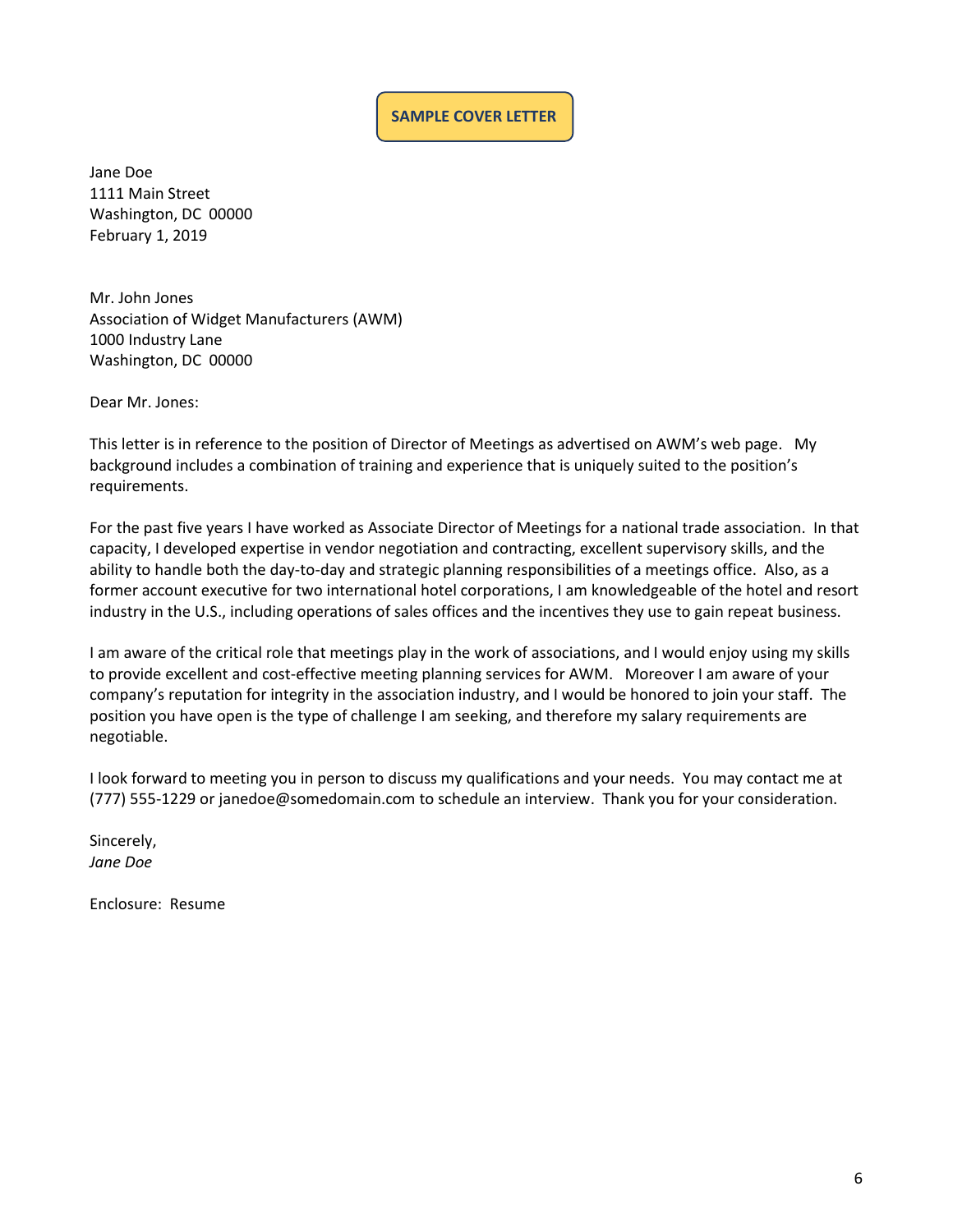#### **LinkedIn - See also**

<span id="page-8-0"></span>**[https://university.linkedin.com/content/dam/university/global/en\\_US/site/pdf/LinkedIn%20Profile](https://university.linkedin.com/content/dam/university/global/en_US/site/pdf/LinkedIn%20Profile%20Checklist%20-%20College%20Students.pdf) [%20Checklist%20-%20College%20Students.pdf](https://university.linkedin.com/content/dam/university/global/en_US/site/pdf/LinkedIn%20Profile%20Checklist%20-%20College%20Students.pdf)**

#### **Your Profile**:

- 1. Use a good photo:
	- a. Current.
	- b. Only you! No background distractions or group picture.
	- c. Professional for your industry.
	- d. Friendly (smile).
- 2. Your Headline (next to your picture):
	- a. Go beyond your job title use a "keyword" statement that summarizes your functional areas of expertise.
	- b. Can also include commendations from others.
- 3. Summary Your introduction/commercial:
	- a. What you do, how you do it, and the value you offer the "so what" of what you do. Give examples.
	- b. What motivates you?
	- c. Type of environment you work or thrive in (e.g., fast paced; customer focused).
	- d. Highlight important work experiences and list 3-5 accomplishments. Break experiences and accomplishments into blocks or headings and subheadings instead of long paragraphs.
	- e. Make sure your headline and summary use industry-specific key words.
- 4. Experience Similar to your resume:
	- a. Experience can be paid jobs, internships or extracurricular activities that demonstrate your qualifications.
	- b. Include accomplishments.
	- c. Link photos or videos if appropriate.
- 5. Education:
	- a. Start with your highest level of education and work backward.
	- b. Include specialized training or certifications.
- 6. Your vanity URL customize the URL instead of using the one assigned by LinkedIn:
	- a. Click on your picture.
	- b. Under settings: edit your profile.
	- c. The URL automatically assigned by LinkedIn appears below your picture. Click edit.
	- d. In the upper right corner of the next screen, click " Customize your public profile URL." Choose a URL to match your name. Example: www.linkedin.com/in/johndoe.
- 7. Recommendations Ask colleagues, clients or customers to write recommendations about you.
- 8. Build your network/connections:
	- a. Send personalized LinkedIn connection requests to everyone you know friends, family, neighbors, teachers, colleagues, classmates, and more.
	- b. LinkedIn defines your connections by degrees of separation.  $1<sup>st</sup>$  degree connections are people who have agreed to connect with you.  $2^{nd}$  degree connections are mutual connections you have with your 1<sup>st</sup> degree connections but have not connected with you yet.
	- c. Give back to your network by offering ideas/suggestions.
	- d. Join groups/associations for your profession or industry.
- 9. Regularly update your profile, including your skills, endorsements and projects.